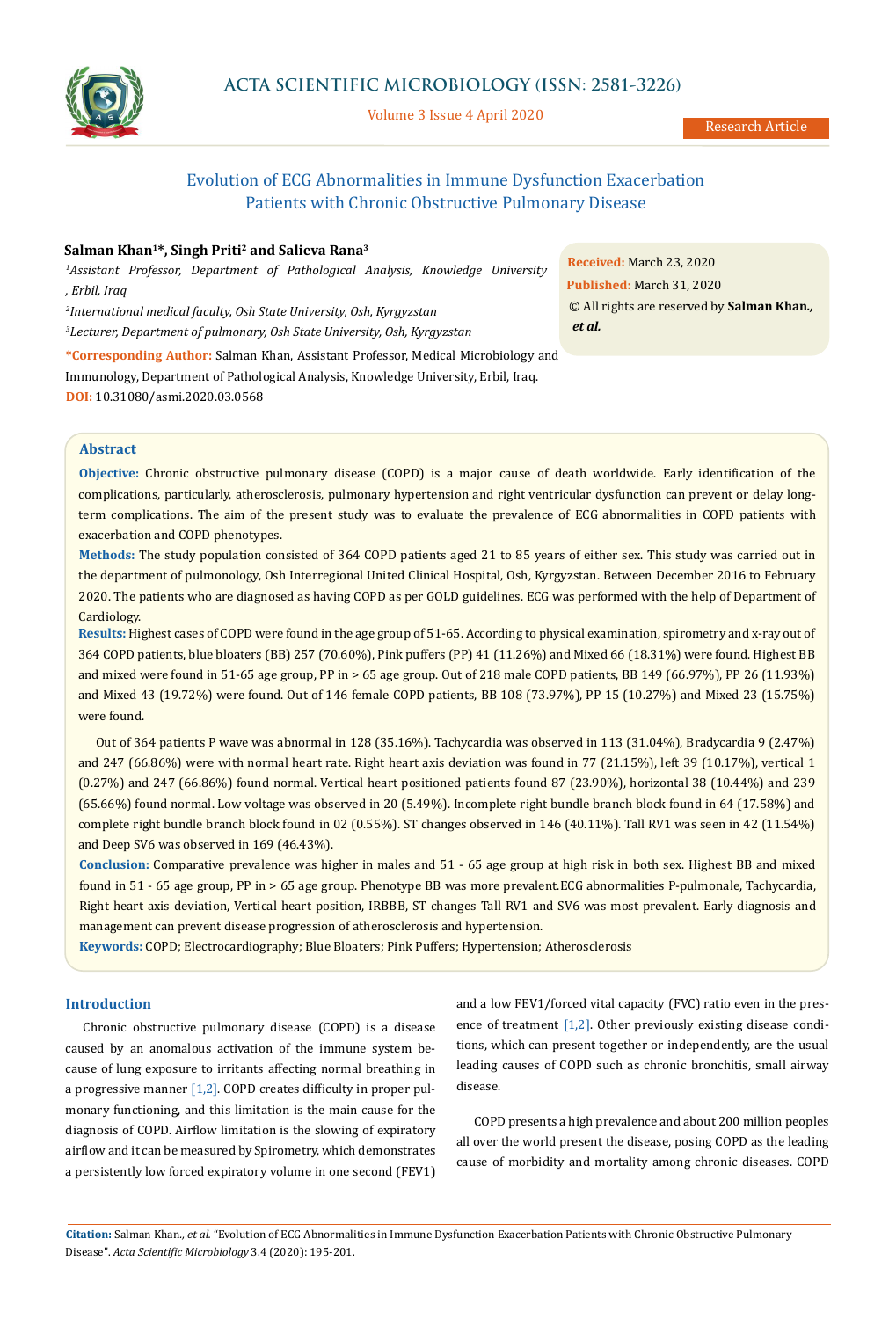is the  $4<sup>th</sup>$  major cause of death globally and it has been predicted that this disease will become the 3rd one by 2030 [3]. The Global burden of disease project carried out in 2001 identified COPD as the 6th leading cause of death in the developing or underdeveloped world, resulting in 4.9% of total deaths [4]. A recent study identified COPD as the 4th leading cause of chronic morbidity and mortality and reported that the incidence and prevalence of the disease is continuously on the rise  $[5]$ . COPD is the reason of many hospital visits and hospitalizations and frequent cause for work absenteeism. In this regard, a patient with COPD causes personal and healthcare system financial burden. It is necessary to diagnose the disease early and identify patients who are likely to develop complications of pulmonary hypertension, right ventricular hypertrophy and cor pulmonale to prevent long-term complications, extending the patient's life while improving health status.

To the best of our knowledge no studies have been done to estimate the prevalence of ECG variabilities and prevalence of Blue bloaters (Chronic bronchitis) and pink puffers (Severe emphysema) in COPD exacerbation patients in osh region of Kyrgyzstan. Therefore, the aim of the present study was to determine the prevalence of ECG abnormalities in patients with COPD exacerbation attending an in and outpatient clinic of Osh Interregional United Clinical Hospital, Kyrgyzstan. In this study, we aimed to see the prevalence of ECG abnormalities and phenotypes of COPD in different sex and age groups.

#### **Material and Method**

The study population consisted of 364 COPD patients aged 21 to 85 years of either sex. This study was carried out in the department of pulmonology, Osh Interregional United Clinical Hospital, Osh, Kyrgyzstan. Between December 2016 to February 2020.

The diagnosis of chronic obstructive pulmonary disease is made by symptoms in the history and confirmed by physical examination, radiographic examination and lung spirometry for airway obstruction by Spiroanalyzer.

## **Methodology Inclusion criteria**

The inclusion criteria of the patients were patients who presented with cough, sputum production, dyspnea (wheeze), confirmed absence of sputum acid fast bacillus (AFB), reduced forced expiratory volume (FEV) (below 80%), FEV < 15% after inhalation of salbutamol bronchodilator, presence of over inflation, ascites, edema, parasternal heave, jugular venous pressure (JVP) elevation, loud P2, or tricuspid murmur, absence of artery dilatation suggestive of pulmonary arterial hypertension or retrosternal space obliteration evaluated by chest X ray. Additionally, presence of p wave morphology in electrocardiogram (ECG), amplitude, 2, +3 +, avF P amplitude > 9 mm, p-axis, R-wave > 5 mm,  $r/s$  > 50%, existence of right bundle branch block (RBBB).

#### **Exclusion criteria**

Patients with presence of asthma or other chronic restrictive respiratory diseases with need of ventilator, diseases that would potentially stop the study completion, FEV1 > 80% and reversibility test > 15%, or tuberculosis, were excluded from this study.

After recruitment for the study, a thorough physical examination is done and routine investigations were carried out. The patients were subjected to the following examination. The patients who are diagnosed as having chronic obstructive pulmonary disease as per GOLD guidelines with FEV1/FVC [6] (Table 1).

| <b>GOLD</b><br><b>Stage</b> | <b>Severity</b> | <b>Symptoms</b>                                          | <b>Spirometry</b>                                                                                              |
|-----------------------------|-----------------|----------------------------------------------------------|----------------------------------------------------------------------------------------------------------------|
| $\theta$                    | At Risk         | Chronic cough, spu-<br>tum production                    | Normal                                                                                                         |
| I                           | Mild            | With or without<br>Chronic cough or<br>sputum production | FEV1/FVC < 0.70<br>FEV1 80% predicted                                                                          |
| H                           | Moderate        | With or without<br>Chronic cough or<br>sputum production | FEV1/FVC < 0.70<br>$50\% \leq FEV1 \leq 80\%$<br>predicted                                                     |
| III                         | Severe          | With or without<br>Chronic cough or<br>sputum production | FEV1/FVC < 0.70<br>$30\% \leq FEV1 \leq 50\%$<br>predicted                                                     |
| IV                          | Very<br>Severe  | With or without<br>Chronic cough or<br>sputum production | FEV1/FVC < 0.70<br>$FEV1 < 30\%$ pre-<br>dicted or FEV1 < 50%<br>predicted plus chronic<br>respiratory failure |

**Table 1:** Spirometric Classification of COPD Severity Based on Post-Bronchodilator FEV1 (Based on the guideline of Global initative for Chronic Obstructive Lung Disease (GOLD), 2020).

#### **Electrocardiographic assessment**

A standard 12-lead electrocardiography obtained for each using a portable ECG machine. The following criteria are used to detect right ventricular involvement:

- 1. P-pulmonale pattern (P wave > 2.5 mm) in leads II, III, avF;
- 2. Right axis deviation of QRS complex;
- 3. R/S amplitude ratio in V6 is less than 1;
- 4. R/S amplitude ratio in V1 more than 1;
- 5. Clockwise rotation of the electrical axis;
- 6. Right bundle branch block; g. S1, Q3 or S1, S2, S3 patterns.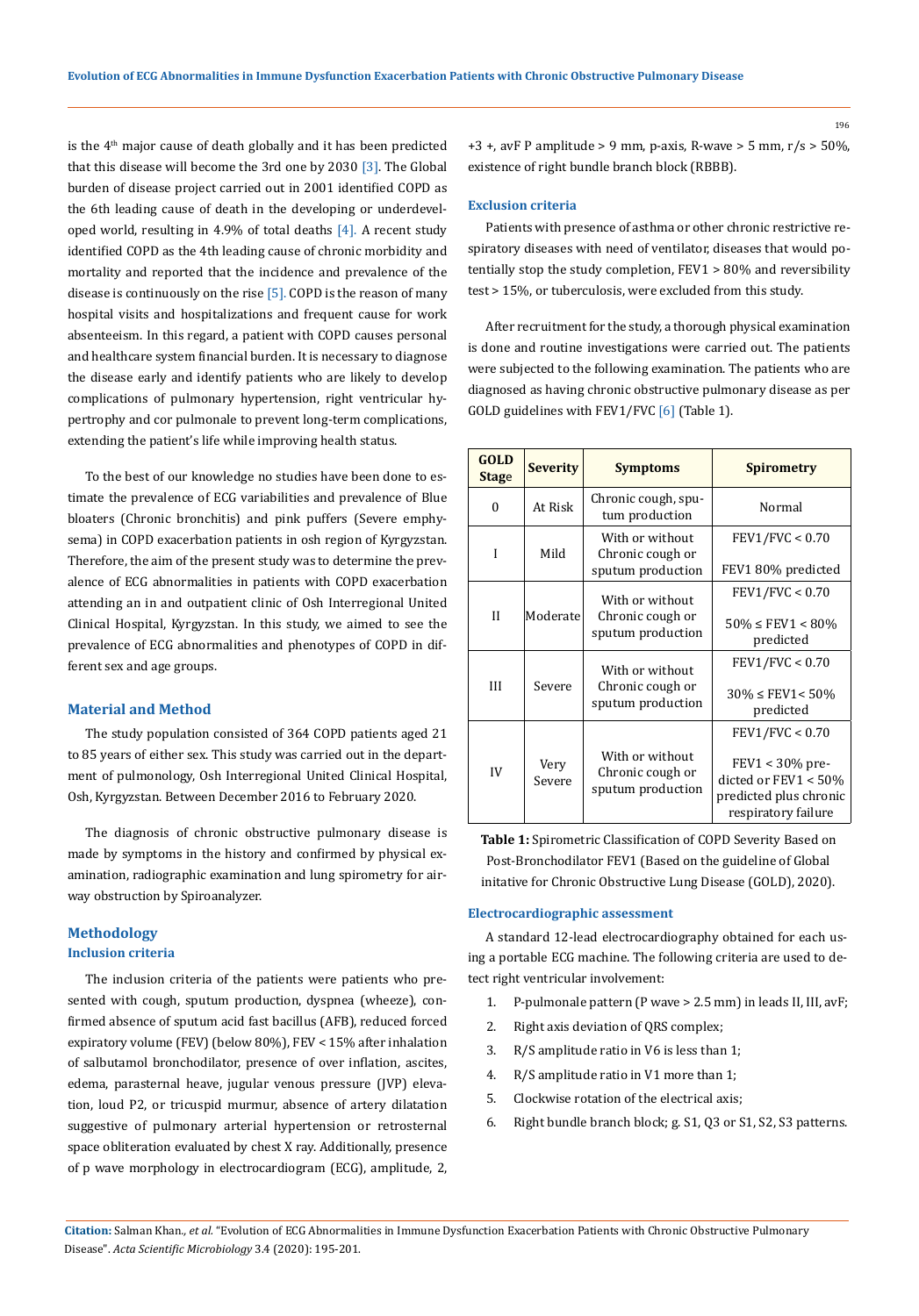Thorough echocardiography was performed with the help of Department of Cardiology.

This paper deals with ECG findings among patients of COPD belonging to different age and sex.

# **Results**

Total 364 COPD patients with and without exacerbations were included in this study 59.89% male and 40.10% female (Figure 1).



Out of 364 COPD patient 218 were male and 146 females. Highest cases of COPD were found in the age group of 51 - 65 (Table 2).

| Age group (in years) | <b>Male</b> | Female | <b>Total</b> |
|----------------------|-------------|--------|--------------|
| $21 - 30$            | 4           | 7      | 11 (3.02%)   |
| $31 - 40$            | 12          | 10     | $22(6.04\%)$ |
| $41 - 50$            | 20          | 25     | 45 (12.36%)  |
| $51 - 65$            | 100         | 64     | 164 (45.05%) |
| > 65                 | 82          | 40     | 122 (32.97%) |
| Total                | 218         | 146    | 364          |

**Table 2:** Gender distribution of COPD patients.

According to physical examination, spirometry and x-ray out of 364 COPD patients, blue bloaters 257 (70.60%), Pink puffers 41 (11.26%) and Mixed 66 (18.31%) were found. Highest BB found in 51-65 age group, PP in >65 age group, mixed in 51 - 65 age group (Table 3 and Figure 2).



| Age group<br>(in years) | <b>BB</b> (%) | <b>PP</b> (%) | Mixed $(\% )$ | Total (%) |
|-------------------------|---------------|---------------|---------------|-----------|
| $21 - 30$               | 10            |               | 0             | 11        |
| $31 - 40$               | 20            | 2             | 0             | 22        |
| $41 - 50$               | 30            | 4             | 11            | 45        |
| $51 - 65$               | 120           | 13            | 31            | 164       |
| >65                     | 77            | 21            | 24            | 122       |
| Total                   | 257 (70.60)   | 41 (11.26)    | 66 (18.31)    | 364       |

**Table 3:** Prevalence of BB, PP and Mixed in male and female at different age group.

Out of 218 male COPD patients, blue bloaters 146 (66.97%), Pink puffers 26 (11.93%) and Mixed 43 (19.72%) were found. Highest BB found in 51 - 65 age group, PP in > 65 age group, mixed in 51 - 65 age group (Table 4).

| Age group<br>(in years) | BB(%)       | PP(%)      | Mixed $(\% )$ | Total $(\%)$ |
|-------------------------|-------------|------------|---------------|--------------|
| $21 - 30$               | 4           | 0          | 0             | 4            |
| $31 - 40$               | 11          |            | 0             | 12           |
| $41 - 50$               | 12          | 1          | 7             | 20           |
| $51 - 65$               | 71          | 9          | 20            | 100          |
| >65                     | 51          | 15         | 16            | 82           |
| Total                   | 149 (66.97) | 26 (11.93) | 43 (19.72)    | 218          |

**Table 4:** Prevalence of BB, PP and Mixed in Male at different age group.

Out of 146 female COPD patients, blue bloaters 108 (73.97%), Pink puffers 15 (10.27%) and Mixed 23 (15.75%) were found. Highest BB found in 51 - 65 age group, PP in > 65 age group, mixed in 51 - 65 age group (Table 5).

| Age group<br>(in years) | <b>BB</b> (%)          | PP (%) | Mixed (%)  | Total $(\%)$ |
|-------------------------|------------------------|--------|------------|--------------|
| $21 - 30$               | 6                      | 1      | 0          |              |
| $31 - 40$               | 9                      | 1      | 0          | 10           |
| $41 - 50$               | 18                     | 3      | 4          | 25           |
| $51 - 65$               | 49                     | 4      | 11         | 64           |
| >65                     | 26                     | 6      | 8          | 40           |
| Total                   | 108 (73.97) 15 (10.27) |        | 23 (15.75) | 146          |

**Table 5:** Prevalence of BB, PP and Mixed in female at different age group.

Out of 364 patients P wave was abnormal in 128 (35.16%). Tachycardia was observed in 113 (31.04%), Bradycardia 9 (2.47%) and 247 (66.86%) were with normal heart rate. Right heart axis deviation was found in 77 (21.15%), left 39 (10.17%), vertical 1 (0.27%) and 247 (66.86%) found normal. Vertical heart positioned patients found 87 (23.90%), horizontal 38 (10.44%) and 239

**Citation:** Salman Khan*., et al.* "Evolution of ECG Abnormalities in Immune Dysfunction Exacerbation Patients with Chronic Obstructive Pulmonary Disease". *Acta Scientific Microbiology* 3.4 (2020): 195-201.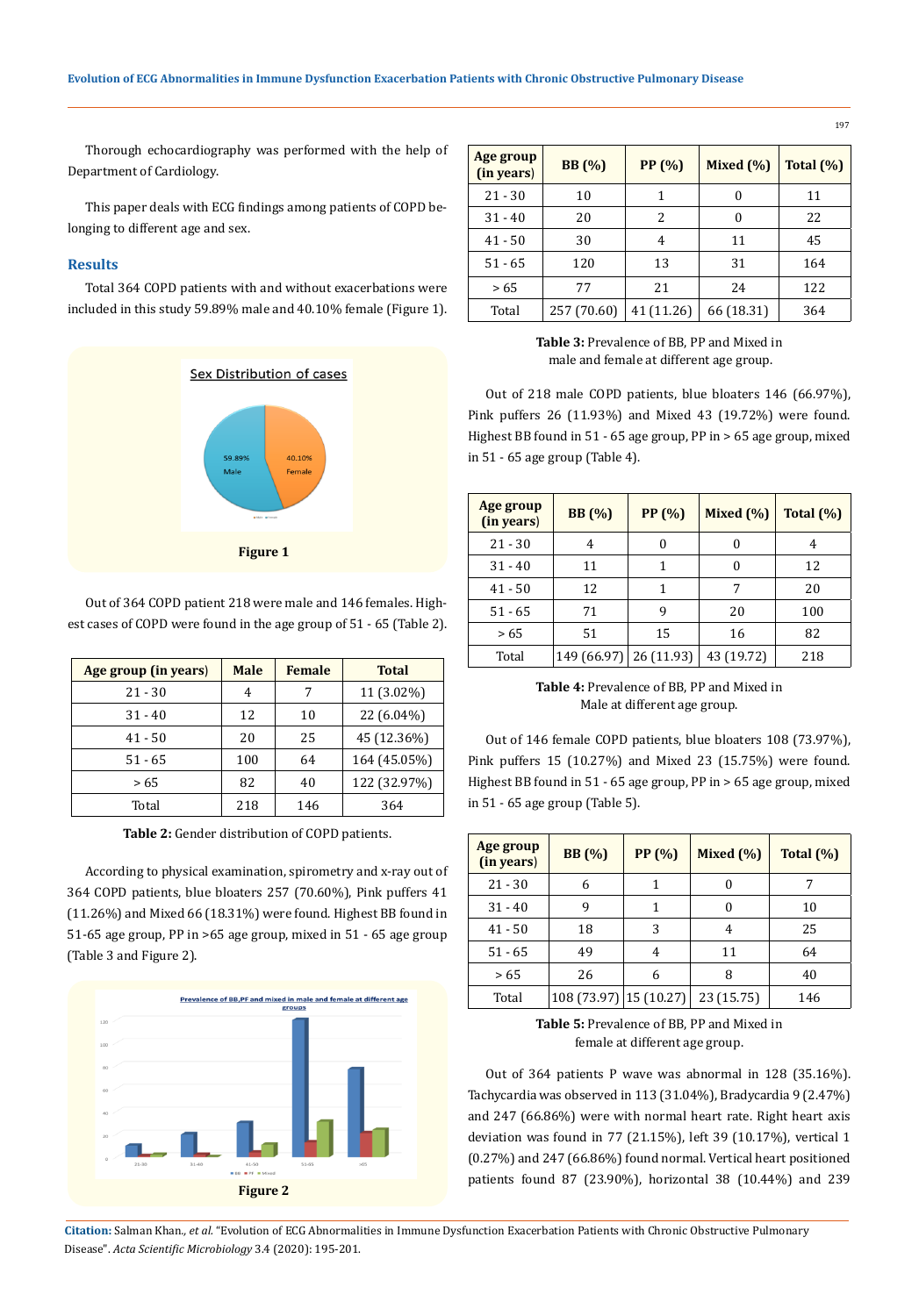(65.66%) found normal. Low voltage was observed in 20 (5.49%). **Discussion** Incomplete right bundle branch block found in 64 (17.58%) and complete right bundle branch block found in 02 (0.55%). ST changes observed in 146 (40.11%). Tall RV1 was seen in 42 (11.54%) and Deep SV6 was observed in 169 (46.43%) (Table 6).

| S.N.             | <b>ECG</b>                           | <b>Abnormalities</b> | Prevalence (%) |
|------------------|--------------------------------------|----------------------|----------------|
| 1.               | P-Wave                               | <b>Yes</b>           | 128 (35.16 %)  |
|                  |                                      | N <sub>o</sub>       | 236 (65.83%)   |
|                  |                                      | Bradycardia < 60     | 9(2.47%)       |
| 2.               | Heart rate                           | Normal 60-100        | 242 (66.48%)   |
|                  |                                      | Tachycardia > 100    | 113 (31.04%)   |
|                  |                                      | Right                | 77 (21.15%)    |
|                  | Axis deviation                       | Left                 | 39 (10.17%)    |
| 3.               |                                      | Vertical             | 01 (0.27%)     |
|                  |                                      | Normal               | 247 (66.86%)   |
|                  |                                      | Vertical             | 87 (23.90%)    |
| $\overline{4}$ . | Heart position                       | Horizontal           | 38 (10.44%)    |
|                  |                                      | Normal               | 239 (65.66%)   |
| 5.               |                                      | <b>Yes</b>           | 20 (5.49 %)    |
|                  | Low voltage                          | N <sub>0</sub>       | 244 (94.50%)   |
|                  | <b>Bundle Branch</b><br><b>Block</b> | <b>IRBBB</b>         | 64 (17.58%)    |
| 6.               |                                      | <b>CRBBB</b>         | 02 (0.55%)     |
|                  |                                      | Normal               | 298 (81.87%)   |
|                  | ST changes                           | <b>Yes</b>           | 146 (40.11%)   |
| 7.               |                                      | N <sub>o</sub>       | 218 (59.89%)   |
|                  |                                      | <b>Yes</b>           | 42 (11.54%)    |
| 8.               | Tall RV1                             | N <sub>o</sub>       | 322 (88.46%)   |
|                  | Deep SV6                             | <b>Yes</b>           | 169 (46.43%)   |
| 9.               |                                      | N <sub>o</sub>       | 195 (53.57%)   |

**Table 6:** Prevalence of ECG Abnormalities in COPD patients.

Out of 364 patients Cough, breathlessness and wheezes was observed in 100% patients. Out of 364 patients rhonchi 75 (20.64%) fever 22 (6.04%) and weight loss 32 (8.79%) was found (Table 7).

| S.N. | <b>Symptoms</b>       |            | Prevalence (%) |
|------|-----------------------|------------|----------------|
| 1.   | Cough                 | Yes        | 364 (100%)     |
|      |                       | No         | $0(0\%)$       |
| 2.   | <b>Breathlessness</b> | Yes        | 364 (100%)     |
|      |                       | No         | $0(0\%)$       |
| 3.   | Wheezes               | <b>Yes</b> | 364 (100%)     |
|      |                       | No         | $0(0\%)$       |
| 4.   | Rhonchi               | Yes        | 75 (20.64%)    |
|      |                       | No         | 289 (79.40%)   |
| 5.   | Fever                 | Yes        | 22 (6.04%)     |
|      |                       | No         | 342 (93.96%)   |
| 6.   | Weight-Loss           | Yes        | 32 (8.79%)     |
|      |                       | No         | 332 (91.21%)   |

**Table 7:** Prevalence of Respiratory and other symptoms in COPD patients.

In developing countries, elevated levels of indoor pollution are generated from biomass fuel burning, which has been associated with an increased risk of developing COPD [6]. Many genetic and environmental factors contribute significantly in pathophysiological aspect of COPD. Irritants from cigarette smoke have been reported as the main affecting factor [7]. COPD is triggered when bronchial epithelial cells become damaged because of exposure to air pollution, dust, chemicals, or respiratory infections during childhood, and release of pro-inflammatory mediators to stimulate leukocytes recruitment [6].

When the exposure is chronic in nature, structural and inflammatory cells in the respiratory tract become activated  $[8,9]$ . For example, cigarette smoke activates pulmonary innate immune defense mechanism altering the epithelial barrier, stimulating clearance in mucosal tissue, and releasing antimicrobial peptides, complement components, and surfactants. The immune response reduces motility of cilia which affects mucus removal and causes tissue damage.

In patients with COPD, the innate immune mechanism is activated when respiratory infections are sensed via pathogen-associated molecular pattern–pattern recognition receptor and/or damage-associated molecular pattern pathways [10,11]. The receptors stimulation results in activation of alveolar macrophages, monocytes, mast cells, natural killer cells, dendritic cells, neutrophils, and CD8+ T cells. These are the prime cells involved in the immunological changes of COPD [8,9,12]. On the other side, inhaled irritants can activate pro-inflammatory mediators, such as interleukin (IL)-8 (IL8)/CXCL8, IL-1β and tumor necrosis factor-α (TNF-α) [13,14].

Typically, phagocytes control infections but they also control the associated inflammation in healthy subjects; alveolar macrophages phagocytose infiltrated neutrophils and regulate the extent of inflammation by anti-inflammatory processes [15,16]. However, patients with COPD present a reduced self-limitation of inflammation by macrophages which, in addition to the induction of neutrophil survival, cause the airways to become loaded with neutrophils explaining the increase in induced sputum [17,18].

An increase in oxidative stress markers including nitric oxide (NO), hydrogen peroxide, and lipid peroxidation products has been reported in COPD [19-21]. In severe cases, the disturb in oxidative stress causes enhancement of activity and/or expression of enzymes like inducible NO synthase  $\text{(NOS}_2\text{)}$  and neuronal NOS (NOS1), increasing NO and  $H_2O_2$  production in lung [22,23]. Unlike patients with mild asthma, who exhale high levels of NO, COPD patients exhale near normal NO levels but during exacerbations NO levels increase [23-25]. It has been suggested that this NO increase

**Citation:** Salman Khan*., et al.* "Evolution of ECG Abnormalities in Immune Dysfunction Exacerbation Patients with Chronic Obstructive Pulmonary Disease". *Acta Scientific Microbiology* 3.4 (2020): 195-201.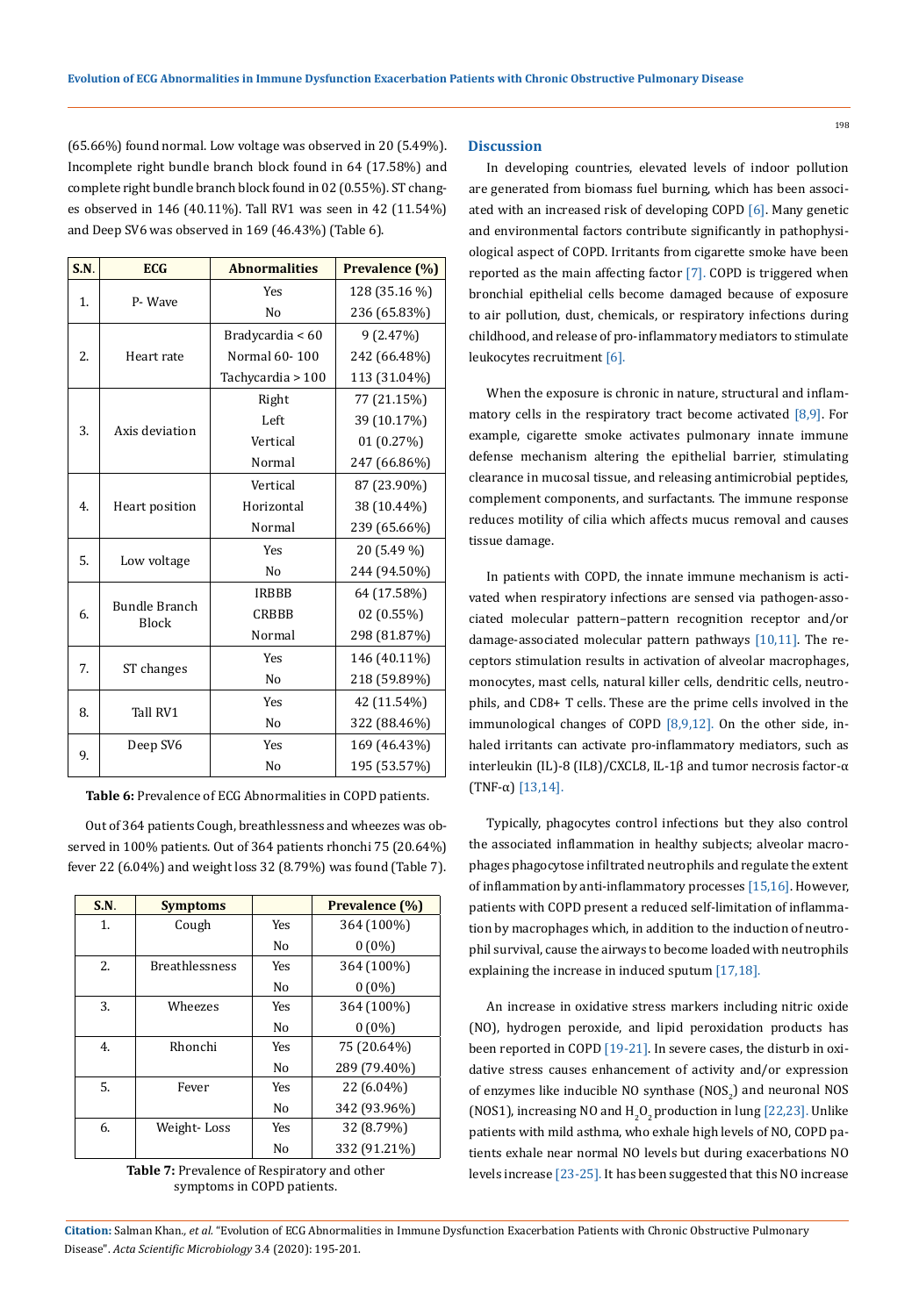might be related to the formation of nitrotyrosine adducts, also increased in COPD [26]. On the other hand,  $\text{H}_{2}\text{O}_{2}$  production leads to endothelial dysfunction, atherosclerosis, and hypertension [27,28].

It has been suggested that an autoimmune component might be involved in the pathophysiology of Pulsus paradoxus (PP), since an increase in B-cell production has been observed [19,29]. The presence of circulating antinuclear antibodies (ANA) [30], auto-antibodies against elastin, collagen V [31-33], anti-decorin antibody, and bronchial epithelial cells with IgG and C3 deposition have been described in PP lung [34,35]. In addition to this, smoking has been associated to an increase in class-switched IgG-memory B cells both in plasma and lung. A recent study indicated that COPD patients present autoantibodies against many different self-antigens that were mainly oxidative stress-modified self-proteins [19,36].

Several studies have demonstrated that the importance of the detection of P pulmonale in the ECG, and have correlated it with COPD severity and indication of life long oxygen therapy. In this regard, previous studies have shown variable P pulmonale percentages such as Lazović B (14.5%) [37], Banker H (35%) [38], Mod JS., *et al.* (45%) [39], Nalabothu SK (20%) [40] and Vineeth A (52.5%) [41].

In our study, 128/364 patients presented P pulmonale (35.16%). In another study by Reddy., et al. [42] described other findings like atrial ectopics, ventricular ectopics, incomplete RBBB, complete RBBB, and atrial fibrillation and other arrhythmias, which were observed in more than 50% of their patients. Less common findings included ST segment depression in lead II, III, aVF, T wave inversion in leads V1-V3, RBBB, S wave in lead I sign, ventricular ectopics, multifocal atrial tachycardia and S-I, S-II, S-III pattern4, which are usually observed in moderate COPD. A study by Sharma.*, et al.* [43] showed that P pulmonale could be an indicator of severe COPD with only few false positives. The combination of rS pattern in lead V5- V6, right axis deviation, clockwise rotation, dominant R in lead aVR and P pulmonale were indicative of right ventricular hypertrophy (RVH) in patients lacking classical RVH changes in ECG [39].

In our study, tachycardia was observed in 113 patients (31.04%), bradycardia in 9 (2.47%) and 247 (66.86%) presented normal heart rate. Right axis deviation was found in 77 patients (21.15%), left axis deviation in 39 (10.17%), vertical deviation in 1 (0.27%) and 247 (66.86%) were found to be normal. Vertical heart positioned patients included 87 cases (23.90%), horizontal 38 cases (10.44%), and 239 cases (65.66%) were found normal. Furthermore, low voltage was observed in 20 patients (5.49%). Incomplete RBBB was found in 64 patients (17.58%) and complete RBBB was reported in 2 cases (0.55%). ST changes were observed in 146 cases (40.11%).

Tall RV1 was observed in 42 cases (11.54%) and Deep SV6 was detected in 169 patients (46.43%).

In the study conducted by Bunker, vertical heart position was observed in 65% of the patients [38]. Also, 65% of patients in this study showed dominant S wave in V5 and V6 and in our study only 46.43% showed this sign in ECG. Interestingly, Mod., *et al.* [39] revealed that electrocardiographic changes in chronic cor pulmonale are due to vertical position of the heart, RVH or both.

#### **Conclusion**

Present study shows high incidence of BB phenotype in 51 - 65 age group COPD patients. Therefore, there is a need for implementing its routine assay in COPD patients, particularly in those patients whose conditions are critical to manage. A proper therapeutic management can prevent the disease progression to atherosclerosis and hypertension, relieve symptoms, improve exercise tolerance and health status, and reduce complications and exacerbations, overall decreasing the disease mortality rate.

### **Conflict of Interest Statement**

We declare that we have no conflict of interest.

### **Acknowledgements**

It is our proud privilege to express profound sense of gratitude and sincere thanks to the all the participants and specially Dr Muratov Janibek Kudaybakovich Dean IMF, Dr Sabira Mamatova, IMF, Osh State University, Kyrgyzstan without their guidance and help this study was not possible.

#### **Bibliography**

- 1. American Thoracic Society. "Chronic bronchitis, asthma and pulmonary emphysema Definitions and classification". *American Review of Respiratory Disease* 85 (1962): 762-768.
- 2. American Thoracic Society. "Standards for the diagnosis and care of patients with chronic obstructive pulmonary disease" (1995): 78-79.
- 3. [World Health Organization. "Global Surveillance, Prevention](https://www.who.int/gard/publications/GARD%20Book%202007.pdf)  [and Control of Chronic Respiratory Diseases: A Comprehen](https://www.who.int/gard/publications/GARD%20Book%202007.pdf)[sive Approach". Geneva, Switzerland: World Health Organiza](https://www.who.int/gard/publications/GARD%20Book%202007.pdf)[tion \(2007\).](https://www.who.int/gard/publications/GARD%20Book%202007.pdf)
- 4. Murray CJ., *et al*[. "The Global Burden of Disease 2000 project:](https://www.who.int/healthinfo/paper36.pdf)  [aims, methods and data sources" \(2001\).](https://www.who.int/healthinfo/paper36.pdf)
- 5. [Devine JF. "Chronic obstructive pulmonary disease: an over](https://www.ncbi.nlm.nih.gov/pmc/articles/PMC4106574/)view". *[American Health and Drug Benefits](https://www.ncbi.nlm.nih.gov/pmc/articles/PMC4106574/)* 1 (2008): 34-42.
- 6. [Global Initiative for Chronic Obstructive Lung Disease. "Global](https://goldcopd.org/wp-content/uploads/2017/11/GOLD-2018-v6.0-FINAL-revised-20-Nov_WMS.pdf)  [Strategy for Diagnosis, Management and Prevention of Chron](https://goldcopd.org/wp-content/uploads/2017/11/GOLD-2018-v6.0-FINAL-revised-20-Nov_WMS.pdf)[ic Obstructive Pulmonary Disease" \(2020\).](https://goldcopd.org/wp-content/uploads/2017/11/GOLD-2018-v6.0-FINAL-revised-20-Nov_WMS.pdf)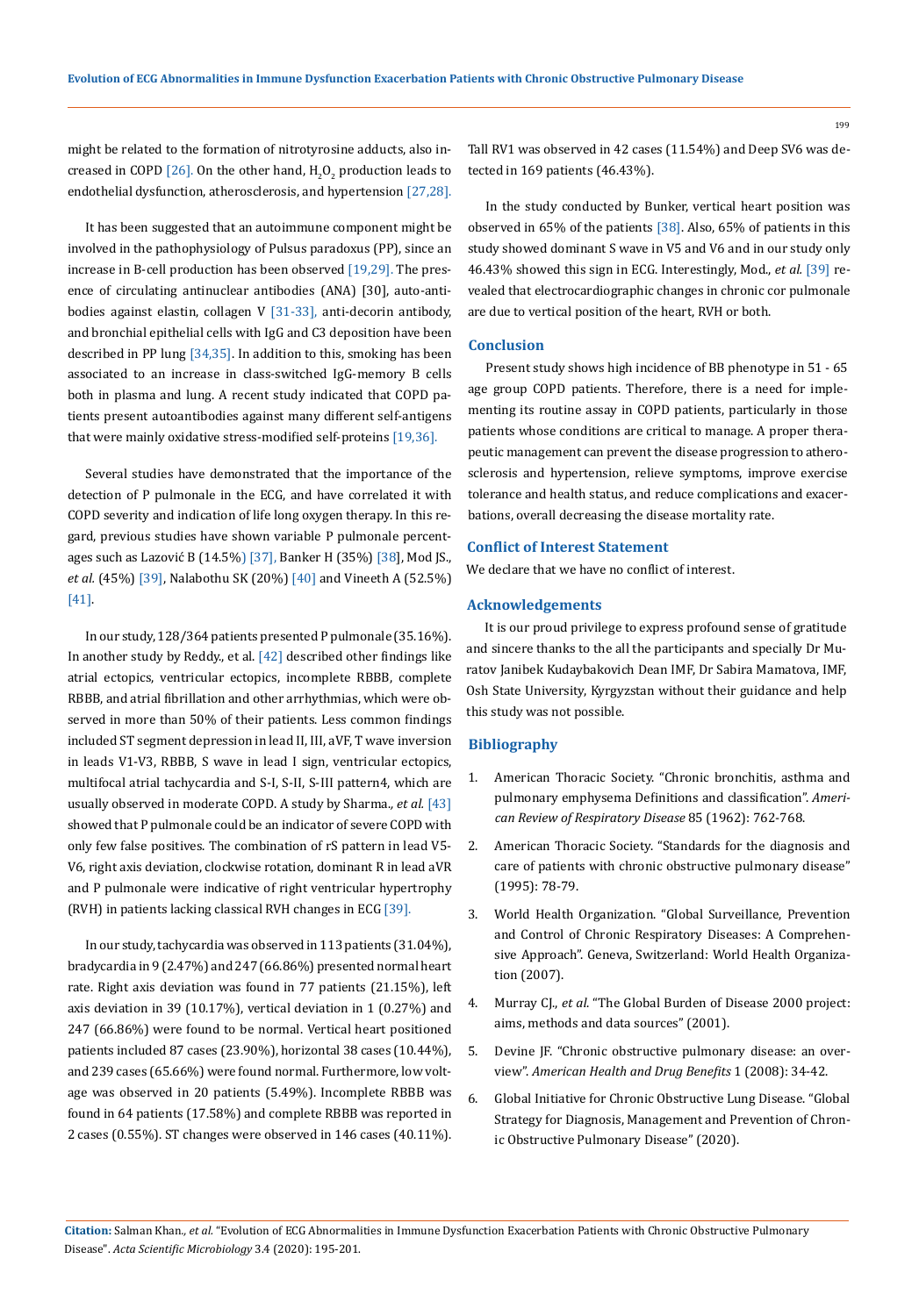- 7. Postma DS., *et al*[. "Asthma and chronic obstructive pulmonary](https://www.researchgate.net/publication/49813376_Asthma_and_Chronic_Obstructive_Pulmonary_Disease_Common_Genes_Common_Environments)  [disease: common genes, common environments?"](https://www.researchgate.net/publication/49813376_Asthma_and_Chronic_Obstructive_Pulmonary_Disease_Common_Genes_Common_Environments) *American [Journal of Respiratory and Critical Care Medicine](https://www.researchgate.net/publication/49813376_Asthma_and_Chronic_Obstructive_Pulmonary_Disease_Common_Genes_Common_Environments)* 183 (2011): [1588-1594.](https://www.researchgate.net/publication/49813376_Asthma_and_Chronic_Obstructive_Pulmonary_Disease_Common_Genes_Common_Environments)
- 8. [Thorley AJ and Tetley TD. "Pulmonary epithelium, cigarette](https://www.ncbi.nlm.nih.gov/pubmed/18268916)  [smoke, and chronic obstructive pulmonary disease".](https://www.ncbi.nlm.nih.gov/pubmed/18268916) *Inter[national Journal of Chronic Obstructive Pulmonary Disease](https://www.ncbi.nlm.nih.gov/pubmed/18268916)* 2 [\(2007\): 409-428.](https://www.ncbi.nlm.nih.gov/pubmed/18268916)
- 9. Brusselle GG., *et al*[. "New insights into the immunology of](https://www.ncbi.nlm.nih.gov/pubmed/21907865)  [chronic obstructive pulmonary disease".](https://www.ncbi.nlm.nih.gov/pubmed/21907865) *Lancet* 378 (2011): [1015-1026.](https://www.ncbi.nlm.nih.gov/pubmed/21907865)
- 10. Lee J., *et al*[. "Cigarette smoking and inflammation: cellular and](https://www.ncbi.nlm.nih.gov/pubmed/21876032)  molecular mechanisms". *[Journal of Dental Research](https://www.ncbi.nlm.nih.gov/pubmed/21876032)* 91 (2012): [142-149.](https://www.ncbi.nlm.nih.gov/pubmed/21876032)
- 11. Rovina N., *et al*[. "Inflammation and immune response in COPD:](https://www.ncbi.nlm.nih.gov/pubmed/23956502)  where do we stand?" *[Mediators of Inflammation](https://www.ncbi.nlm.nih.gov/pubmed/23956502)* (2013): [413735.](https://www.ncbi.nlm.nih.gov/pubmed/23956502)
- 12. [Barnes PJ. "Cellular and molecular mechanisms of chronic](https://www.ncbi.nlm.nih.gov/pubmed/24507838)  [obstructive pulmonary disease".](https://www.ncbi.nlm.nih.gov/pubmed/24507838) *Clinics in Chest Medicine* 35 [\(2014\): 71-86.](https://www.ncbi.nlm.nih.gov/pubmed/24507838)
- 13. Karimi K., *et al*[. "Toll-like receptor-4 mediates cigarette](https://www.ncbi.nlm.nih.gov/pubmed/16620395)  [smoke-induced cytokine production by human macrophages".](https://www.ncbi.nlm.nih.gov/pubmed/16620395)  *[Respiratory Research](https://www.ncbi.nlm.nih.gov/pubmed/16620395)*7 (2006): 66.
- 14. Moodie FM., *et al*[. "Oxidative stress and cigarette smoke alter](https://www.fasebj.org/doi/10.1096/fj.04-1506fje)  [chromatin remodeling but differentially regulate NF-kappaB](https://www.fasebj.org/doi/10.1096/fj.04-1506fje)  [activation and proinflammatory cytokine release in alveolar](https://www.fasebj.org/doi/10.1096/fj.04-1506fje)  epithelial cells". *The FASEB Journal* [18.15 \(2004\): 1897-1899.](https://www.fasebj.org/doi/10.1096/fj.04-1506fje)
- 15. [Silva MT. "Neutrophils and macrophages work in concert as](https://jlb.onlinelibrary.wiley.com/doi/full/10.1189/jlb.1109767)  [inducers and effectors of adaptive immunity against extracel](https://jlb.onlinelibrary.wiley.com/doi/full/10.1189/jlb.1109767)[lular and intracellular microbial pathogens".](https://jlb.onlinelibrary.wiley.com/doi/full/10.1189/jlb.1109767) *Journal of Leukocyte Biology* [87 \(2010\): 805-813.](https://jlb.onlinelibrary.wiley.com/doi/full/10.1189/jlb.1109767)
- 16. [Silva MT. "Macrophage phagocytosis of neutrophils at inflam](https://jlb.onlinelibrary.wiley.com/doi/pdf/10.1189/jlb.0910536)[matory/ infectious foci: a cooperative mechanism in the con](https://jlb.onlinelibrary.wiley.com/doi/pdf/10.1189/jlb.0910536)[trol of infection and infectious inflammation".](https://jlb.onlinelibrary.wiley.com/doi/pdf/10.1189/jlb.0910536) *Journal of Leukocyte Biology* [89 \(2011\): 675-683.](https://jlb.onlinelibrary.wiley.com/doi/pdf/10.1189/jlb.0910536)
- 17. Kirkham PA., *et al*[. "Macrophage phagocytosis of apoptotic](https://www.semanticscholar.org/paper/Macrophage-phagocytosis-of-apoptotic-neutrophils-is-Kirkham-Spooner/6f807a214c96ac24d57113dee27f2585a1e44791)  [neutrophils is compromised by matrix proteins modified by](https://www.semanticscholar.org/paper/Macrophage-phagocytosis-of-apoptotic-neutrophils-is-Kirkham-Spooner/6f807a214c96ac24d57113dee27f2585a1e44791)  [cigarette smoke and lipid peroxidation products".](https://www.semanticscholar.org/paper/Macrophage-phagocytosis-of-apoptotic-neutrophils-is-Kirkham-Spooner/6f807a214c96ac24d57113dee27f2585a1e44791) *Biochemical [and Biophysical Research Communications](https://www.semanticscholar.org/paper/Macrophage-phagocytosis-of-apoptotic-neutrophils-is-Kirkham-Spooner/6f807a214c96ac24d57113dee27f2585a1e44791)* 318 (2004): 32-37.
- 18. Xu Y., *et al*[. "Cigarette smoke \(CS\) and nicotine delay neutro](https://www.ncbi.nlm.nih.gov/pubmed/23610437)[phil spontaneous death via suppressing production of di](https://www.ncbi.nlm.nih.gov/pubmed/23610437)[phosphoinositol pentakisphosphate".](https://www.ncbi.nlm.nih.gov/pubmed/23610437) *Proceedings of the Na[tional Academy of Sciences of the United States of America](https://www.ncbi.nlm.nih.gov/pubmed/23610437)* 110 [\(2013\): 7726-7731.](https://www.ncbi.nlm.nih.gov/pubmed/23610437)
- 19. Kirkham PA., *et al*[. "Oxidative stress-induced antibodies to](https://www.ncbi.nlm.nih.gov/pubmed/21965015)  [carbonyl-modified protein correlate with severity of chronic](https://www.ncbi.nlm.nih.gov/pubmed/21965015)  obstructive pulmonary disease". *[American Journal of Respira](https://www.ncbi.nlm.nih.gov/pubmed/21965015)[tory and Critical Care Medicine](https://www.ncbi.nlm.nih.gov/pubmed/21965015)* 184.7 (2011): 796- 802.
- 20. Ichinose M., *et al*[. "Increase in reactive nitrogen species pro](https://www.atsjournals.org/doi/full/10.1164/ajrccm.162.2.9908132)[duction in chronic obstructive pulmonary disease airways".](https://www.atsjournals.org/doi/full/10.1164/ajrccm.162.2.9908132)  *[American Journal of Respiratory and Critical Care Medicine](https://www.atsjournals.org/doi/full/10.1164/ajrccm.162.2.9908132)*  [162.2-1 \(2000\): 701-706.](https://www.atsjournals.org/doi/full/10.1164/ajrccm.162.2.9908132)
- 21. Paredi P., *et al*[. "Exhaled ethane, a marker of lipid peroxidation,](https://www.researchgate.net/publication/12386732_Exhaled_Ethane_a_Marker_of_Lipid_Peroxidation_Is_Elevated_in_Chronic_Obstructive_Pulmonary_Disease)  [is elevated in chronic obstructive pulmonary disease".](https://www.researchgate.net/publication/12386732_Exhaled_Ethane_a_Marker_of_Lipid_Peroxidation_Is_Elevated_in_Chronic_Obstructive_Pulmonary_Disease) *Ameri[can Journal of Respiratory and Critical Care Medicine](https://www.researchgate.net/publication/12386732_Exhaled_Ethane_a_Marker_of_Lipid_Peroxidation_Is_Elevated_in_Chronic_Obstructive_Pulmonary_Disease)* 16.2-1 [\(2000\): 369-373.](https://www.researchgate.net/publication/12386732_Exhaled_Ethane_a_Marker_of_Lipid_Peroxidation_Is_Elevated_in_Chronic_Obstructive_Pulmonary_Disease)
- 22. Lim S., *et al*[. "Relationship between exhaled nitric oxide and](https://www.ncbi.nlm.nih.gov/pubmed/10679535)  [mucosal eosinophilic inflammation in mild to moderately se](https://www.ncbi.nlm.nih.gov/pubmed/10679535)vere asthma". *Thorax* [55.3 \(2000\): 184-188.](https://www.ncbi.nlm.nih.gov/pubmed/10679535)
- 23. Maziak W., *et al*[. "Exhaled nitric oxide in chronic obstructive](https://www.ncbi.nlm.nih.gov/pubmed/9517624)  pulmonary disease". *[American Journal of Respiratory and Criti](https://www.ncbi.nlm.nih.gov/pubmed/9517624)cal Care Medicine* [157.3.1 \(1998\): 998- 1002.](https://www.ncbi.nlm.nih.gov/pubmed/9517624)
- 24. [Sapey E and Stockley RA. "COPD exacerbations. 2: aetiology".](https://www.ncbi.nlm.nih.gov/pmc/articles/PMC2080749/)  *Thorax* [61.3 \(2006\): 250-258.](https://www.ncbi.nlm.nih.gov/pmc/articles/PMC2080749/)
- 25. Ricciardolo FL., *et al*[. "Nitrosative stress in the bronchial mu](https://www.ncbi.nlm.nih.gov/pubmed/16275371)[cosa of severe chronic obstructive pulmonary disease".](https://www.ncbi.nlm.nih.gov/pubmed/16275371) *The [Journal of Allergy and Clinical Immunology](https://www.ncbi.nlm.nih.gov/pubmed/16275371)* 116.5 (2005): [1028-1035.](https://www.ncbi.nlm.nih.gov/pubmed/16275371)
- 26. [Yoshida T and Tuder RM. "Pathobiology of cigarette smoke in](https://www.researchgate.net/publication/6223306_Pathobiology_of_Cigarette_Smoke-Induced_Chronic_Obstructive_Pulmonary_Disease)[duced chronic obstructive pulmonary disease".](https://www.researchgate.net/publication/6223306_Pathobiology_of_Cigarette_Smoke-Induced_Chronic_Obstructive_Pulmonary_Disease) *Physiological Reviews* [87.3 \(2007\): 1047-1082.](https://www.researchgate.net/publication/6223306_Pathobiology_of_Cigarette_Smoke-Induced_Chronic_Obstructive_Pulmonary_Disease)
- 27. Capettini LS., *et al*[. "Decreased production of neuronal NOS](https://www.ncbi.nlm.nih.gov/pubmed/21615722)[derived hydrogen peroxide contributes to endothelial dys](https://www.ncbi.nlm.nih.gov/pubmed/21615722)function in atherosclerosis". *[British Journal of Pharmacology](https://www.ncbi.nlm.nih.gov/pubmed/21615722)*  [164 \(2011\): 1738-1748.](https://www.ncbi.nlm.nih.gov/pubmed/21615722)
- 28. Silva GC., *et al*[. "Endothelial dysfunction in DOCA-salt-hyper](https://www.ncbi.nlm.nih.gov/pubmed/26976926)[tensive mice: role of neuronal nitric oxide synthase-derived](https://www.ncbi.nlm.nih.gov/pubmed/26976926)  hydrogen peroxide". *Clinical Science* [130 \(2016\): 895-906.](https://www.ncbi.nlm.nih.gov/pubmed/26976926)
- 29. Brusselle GG., *et al*[. "New insights into the immunology of](https://www.ncbi.nlm.nih.gov/pubmed/21907865)  [chronic obstructive pulmonary disease".](https://www.ncbi.nlm.nih.gov/pubmed/21907865) *Lancet* 378.9795 [\(2011\): 1015-1026.](https://www.ncbi.nlm.nih.gov/pubmed/21907865)
- 30. Bonarius HP., *et al*[. "Antinuclear autoantibodies are more prev](https://thorax.bmj.com/content/66/2/101)[alent in COPD in association with low body mass index but not](https://thorax.bmj.com/content/66/2/101)  [with smoking history".](https://thorax.bmj.com/content/66/2/101) *Thorax* 66.2 (2011): 101-107.
- 31. Lee SH., *et al*[. "Antielastin autoimmunity in tobacco smoking](https://www.nature.com/articles/nm1583)  [induced emphysema".](https://www.nature.com/articles/nm1583) *Nature Medicine* 13.5 (2007): 567-569.
- 32. Rinaldi M., *et al*[. "Antielastin B-cell and T-cell immunity in pa](https://www.ncbi.nlm.nih.gov/pubmed/22442201)[tients with chronic obstructive pulmonary disease".](https://www.ncbi.nlm.nih.gov/pubmed/22442201) *Thorax* [67.8 \(2012\): 694-700.](https://www.ncbi.nlm.nih.gov/pubmed/22442201)
- 33. Kuo YB., *et al*[. "Identification and clinical association of anti](https://www.ncbi.nlm.nih.gov/pubmed/20038439)[cytokeratin 18 autoantibody in COPD".](https://www.ncbi.nlm.nih.gov/pubmed/20038439) *Immunology Letters*  [128.2 \(2010\): 131-136.](https://www.ncbi.nlm.nih.gov/pubmed/20038439)
- 34. Feghali-Bostwick CA., *et al*[. "Autoantibodies in patients with](https://www.ncbi.nlm.nih.gov/pmc/articles/PMC2204079/)  [chronic obstructive pulmonary disease".](https://www.ncbi.nlm.nih.gov/pmc/articles/PMC2204079/) *American Journal of [Respiratory and Critical Care Medicine](https://www.ncbi.nlm.nih.gov/pmc/articles/PMC2204079/)* 177.2 (2008): 156-163.

**Citation:** Salman Khan*., et al.* "Evolution of ECG Abnormalities in Immune Dysfunction Exacerbation Patients with Chronic Obstructive Pulmonary Disease". *Acta Scientific Microbiology* 3.4 (2020): 195-201.